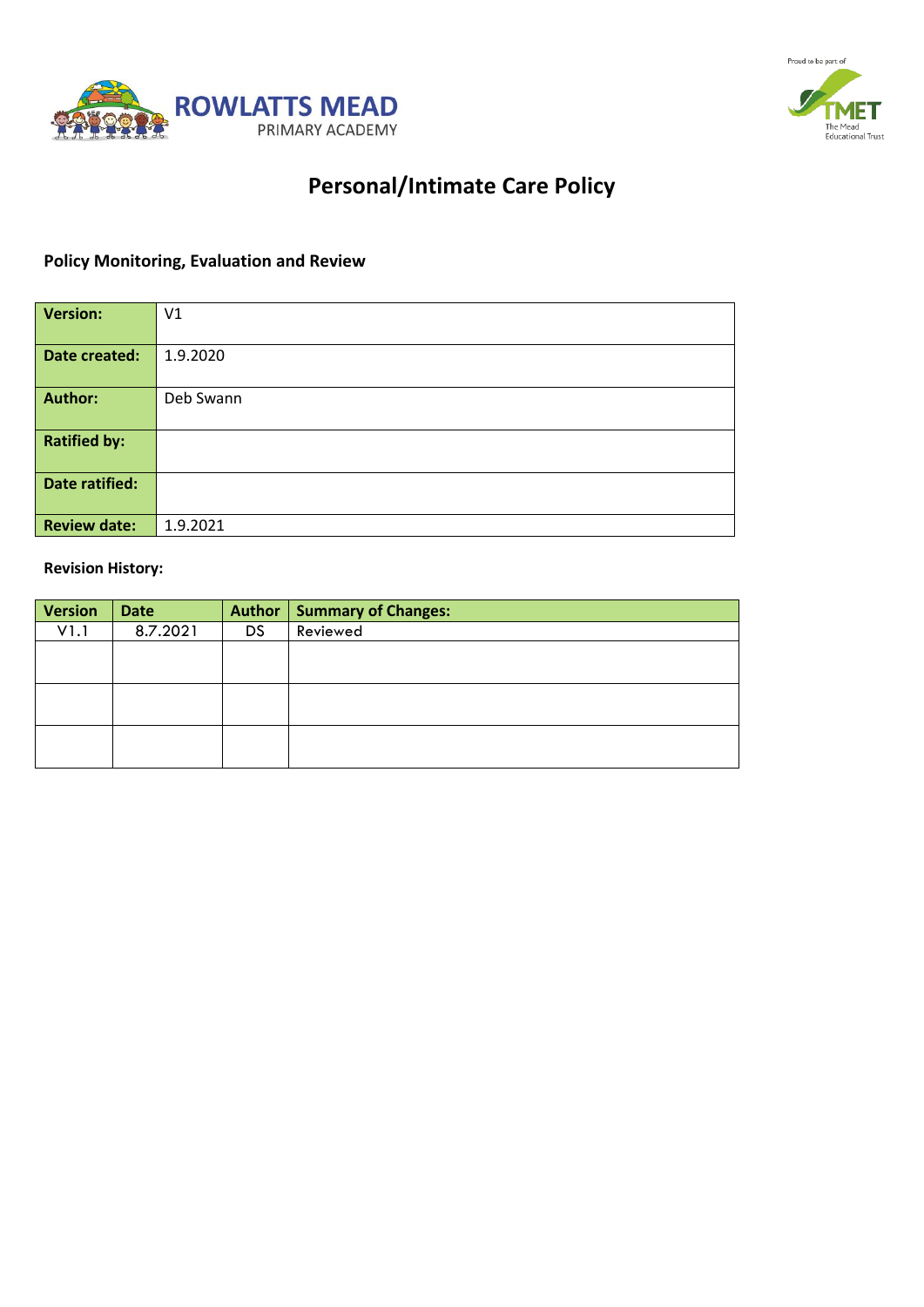# **Personal/Intimate care**

**Rowlatts Mead Primary Academy is an inclusive academy. We do not turn away children on the basis of their special needs unless the academy environment is unsuitable on the grounds of health and safety.**

Children and their families should not be excluded or treated less favourably because they have personal care needs, for example wearing nappies, having occasional 'accidents' or needing ongoing support with personal care.

We will work to ensure that every child and young person can easily access care, play and learning experiences in our academy.

Children develop at vastly different rates especially in the case of toilet training. Some children have an atypical pattern of development that affects toilet training, such as a communication impairment.

### **We believe that children are entitled to:**

- Be consulted about their personal care in accordance with their age and maturity
- Have personal care needs met by people they know and trust

#### **We believe that parents/carers are entitled to:**

- Be consulted about their child's personal care to ensure that it is sensitive to the families culture and matched to the child's needs
- The assurance that their child will, wherever possible, only receive personal care from people who know him/her well.
- Receive guidance and support in managing toilet training

#### **We believe that staff are entitled to guidance or training to enable them to:**

- Listen to children's preferences regarding personal care and respect their rights to privacy and dignity
- Meet children's individual needs
- Protect children and themselves from infection or inappropriate handling
- Feel informed and confident about their responsibilities for personal care with regard to current guidance and legislation

Parents are requested to sign an 'Agreement Form for Personal Care' so that staff are authorised to care for their children in this way if necessary (see copy attached Appendix 1)

#### **Child Protection**

Staff must discreetly inform a colleague that they are about to change a child's nappy. They should also let colleagues know of their return.

Where possible children are changed where there is a vision panel.

There is no requirement that two members of staff should be present when a child is changed. At all times the child's dignity and privacy should be respected. There may be occasions when having a second adult present is appropriate e.g. if a member of staff feels that there is a strong possibility of a false allegation being made.

In Key Stage 1 and 2, children are encouraged to be as independent as possible including taking care of their own personal care needs. However in certain circumstances staff need to support them to clean up as swiftly as possible. Often the older children prefer to use their own designated toilets. These do not have vision panels. Staff can give verbal prompts if necessary.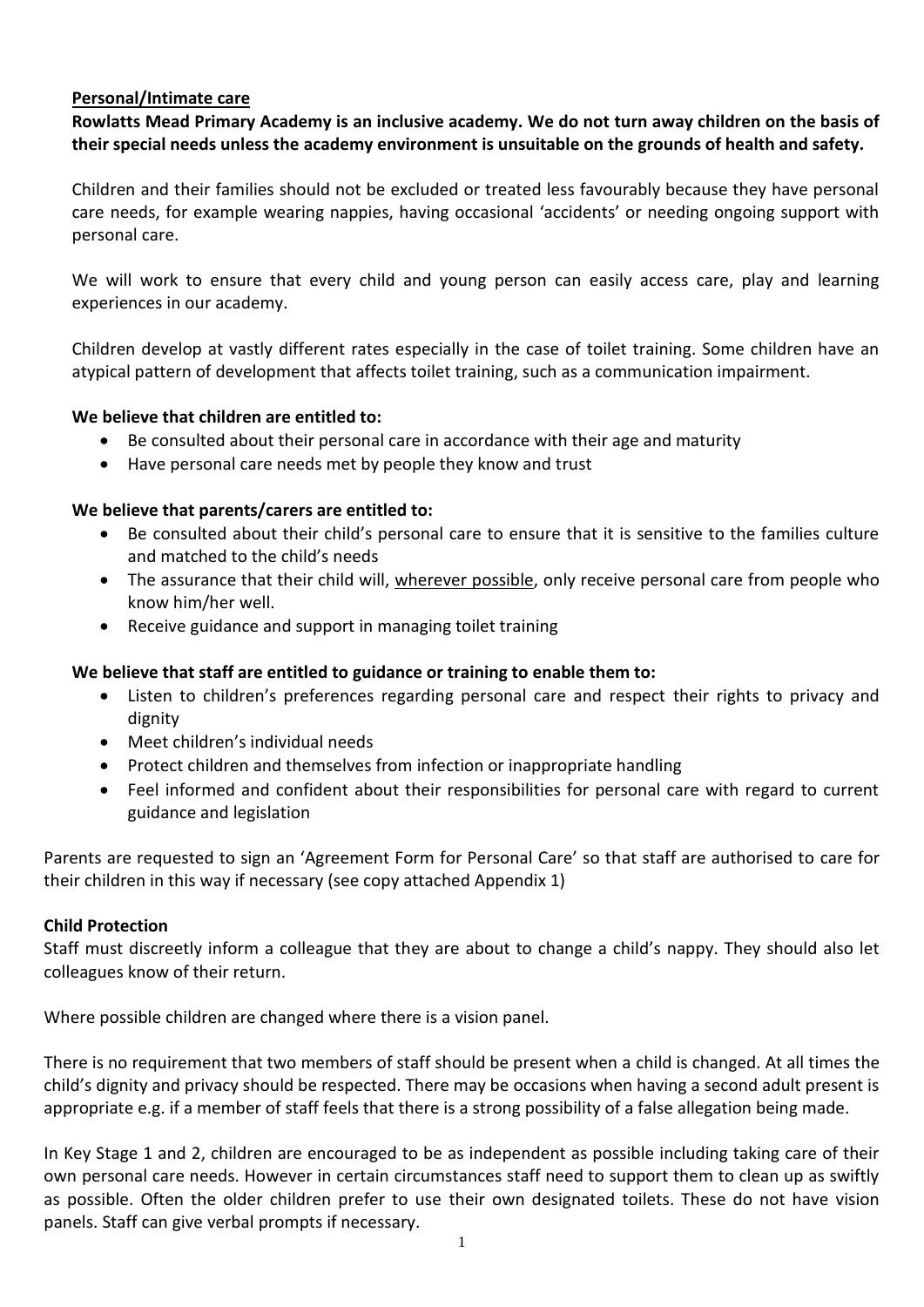**When children have severe diarrhoea, stomach upset or vomiting parents and carers may be asked to collect a child from the academy and keep them off until such time as the upset has passed and the child is clear for 24 hours. This is to stop the spread of infection.**

## **What equipment do we need?**

This varies according to the individual child. The core list is:

- Changing mat
- Nappies of various sizes (provided by parents)
- Wet wipes or cotton wool
- Single-use gloves in appropriate sizes
- Single-use disposable aprons
- Lidded bin
- Plastic bags to double wrap soiled clothing in

# **Others could be:**

• Spare clothing

A risk assessment should be carried out to minimise the risk of infection. Ensure all staff concerned sign the risk assessment.

The changing area must be cleaned after use and ensure all staff understand the importance of wearing gloves, aprons and washing hands after the procedure.

Disposable nappies, gloves and aprons should be put in a tied plastic bag (double bagged if necessary) and disposed of in the appropriate bins. Soiled nappies should not be given to the parents/carers at the end of the session as this is unhygienic and demeaning.

Staff should thoroughly disinfect and clean the area and any equipment that has been soiled during the incident.

It is vital that all members of staff, following a clear management lead, are positive in their attitude to personal care. As with all emotional experiences, children benefit from acceptance of their feelings and an empathic and solution-focused response.

All settings have a duty of care to their children. Attending to personal needs falls into this category.

Teachers and teaching assistants are authorised to attend to personal care needs. Individuals should let their team leader know if they do not wish to be called upon for these tasks. All members of the team are encouraged to do so, so that the burden does not fall too heavily on any particular member of staff, and to enable quick and efficient action to be taken in personal care situations. Minimising disruption to learning is a key priority.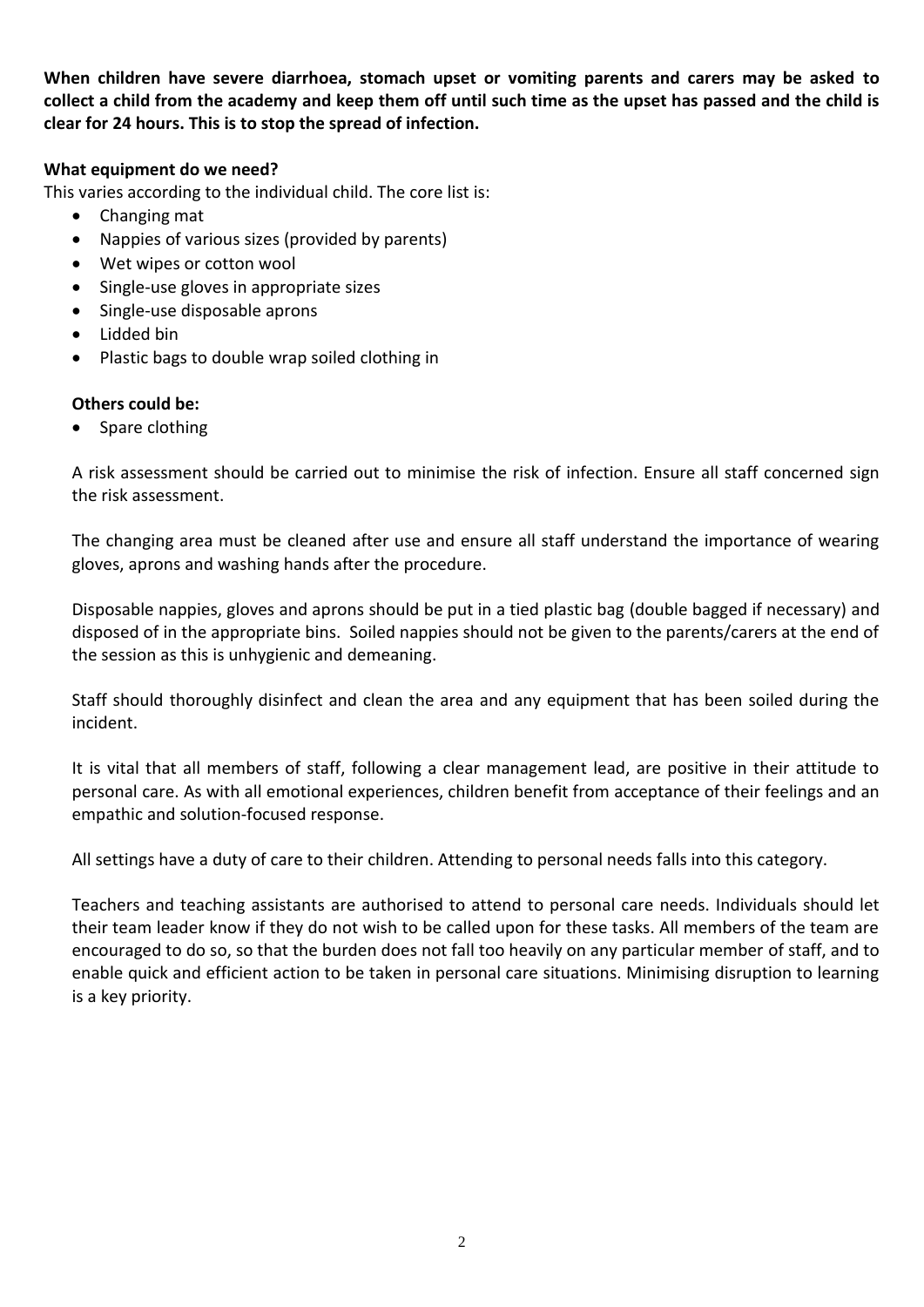### **Partnership with Parents/Carers**

- Partnership with parents is important in all areas of a child's development
- Parents should be encouraged to contribute information to the academy about their child's progress with personal care and, as with all developmental areas, plans for progress should be agreed together
- The school nurse can offer support and advice to parents on toilet training

#### **Staff guidance for changing nappies or helping children with intimate and personal care**

- **1. We aim to…..**
	- Demonstrate our commitment to ensuring children's safety, welfare and wellbeing
	- Outline how we co-operate with the Academies Safeguarding Procedures
	- Make sure all staff understand and have access to the procedures
	- Achieve a consistency throughout the academy in how we follow academy procedures regarding personal care
	- Provide guidance to be followed by employees
	- Help create a safe and supportive environment which wkill assist any children who need

personal/intimate care

When a child is admitted to the academy we will discuss with parents/carers any needs, including personal/intimate, their child may have. It is at this stage in the admissions process that parents/carers are asked to sign a 'Personal Care Agreement Form' (see appendix 1).

For three year olds this usually happens prior to admission e.g. at the welcome meeting. Procedures are explained and parents reassured that the designated adults are aware of protocols.

Parents are advised to maintain a routine with their child at home which will continue the routines at the academy and aim for the child to become toilet trained as appropriate.

Parents are informed if their child has had an accident and needed to be cleaned up.

#### **Guidance to Adults in the academy – Vulnerability**

#### **1. Context**

When we are working with children we ourselves are vulnerable. We want to respond sensibly and sensitively to the children and their needs but we must avoid putting ourselves in situations where our own actions could be misinterpreted.

Staff must exercise careful judgement at all times and should be particularly aware of how their actions can be perceived.

You must always alert a colleague if you are changing a child's nappy or helping an older child to clean up if they are soiled or wet.

#### **2. Which staff will provide personal /intimate care?**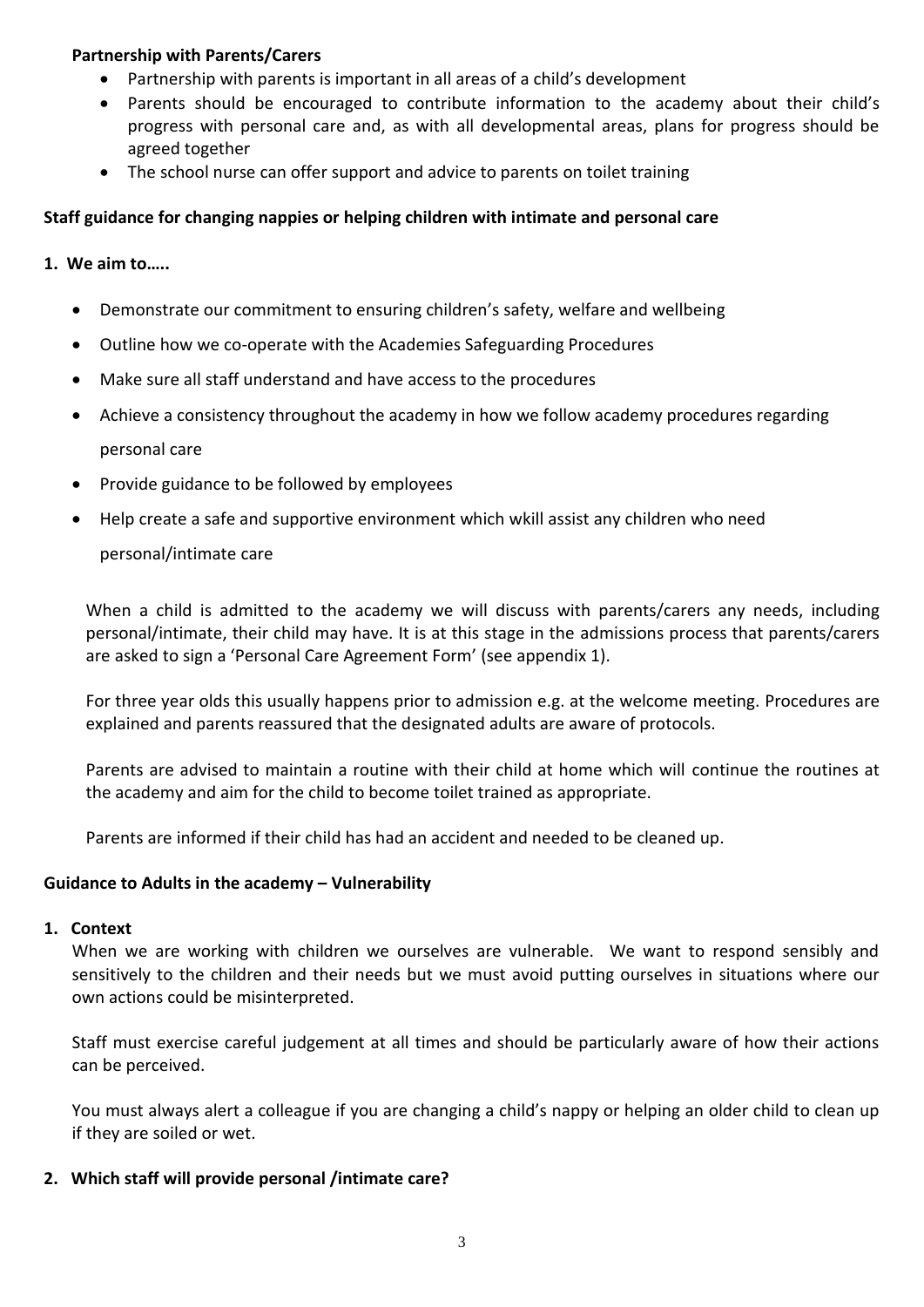Teachers and Teaching Assistants may all be identified as bona fide designated persons. Students and volunteers are **not** allowed to be part of these procedures. In an emergency situation another member of the permanent staff may need to carry out personal care.

# **3. Procedures**

- **a.** A child makes known they need help <u>or</u> a member of staff notices there is a need for the child to be cleaned
- **b.** The designated adult alerts another adult that they need to clean up a child
- **c.** The child is accompanied to an appropriate place.

# **The adult must wear protective gloves and a disposable apron**

- **d.** Clothing is carefully removed trying to keep soiled mess away from the child's skin
- **e.** If possible, and the child is able to, they are asked to clean themselves
- **f.** If this is not possible or the child is too distressed the staff member uses baby wipes to clean the soiled area of skin as gently as possible being responsive to signals/words of distress
- **g.** As far as possible the dignity of the child is preserved and the child reassured
- **h.** Clean nappy/pull ups/underwear and clothing are given and the child encouraged to get dressed as independently as possible. Ensure the child's hands are washed
- **i.** As quickly as possible the child is returned to their class/activity.
- **j.** Soiled clothing is bagged and returned to the family the same day with a brief verbal explanation. Solid messes, disposable gloves and soiled wipes are put into a yellow bag, tied up and placed in the appropriate bin. The adult must wash their hands
- **k.** Where a child is very distressed staff may need to telephone the family and request a family member come to the academy to clean and change the child or alternatively take the child home

Staff should exercise discretion when supervising or entering children's toilets; however it is necessary to enter the toilets on occasions to supervise behaviour and check children are safe.

# **4. Allegations of abuse**

Children can be subjected to abuse by those that work with them in a school setting. The procedures in the academies Child protection and Safeguarding Policy and Procedures must be followed. These are designed to ensure that if allegations of abuse are made, or there is a suspicion about the conduct of a member of staff, enquiries are made in order that children are protected. All allegations or suspicions of abuse by a professional staff member or volunteer are taken very seriously and treated in accordance with safeguarding procedures.

# **5. The Principal's role**

- To ensure families, academy staff and local academy councillors are aware of this policy
- To ensure the policy, procedures and protocols are maintained
- To ensure staff have appropriate training
- To ensure equipment is fit for purpose, safely maintained and available for use
- To respond to allegations of child abuse.

# **6. Responsibilities**

All staff are responsible for adhering to academy policies. Staff are responsible for alerting the Principal, School Business Manager or Premises Officer if equipment is damaged or faulty.

# **7. Monitoring the Policy**

The Principal will have day to day responsibility for the policy and will ensure that it is reviewed biannually by the Senior Leadership Team, in consultation with staff. Changes to the policy will be made in the light of the annual review or changes from the Trust or Department for Education.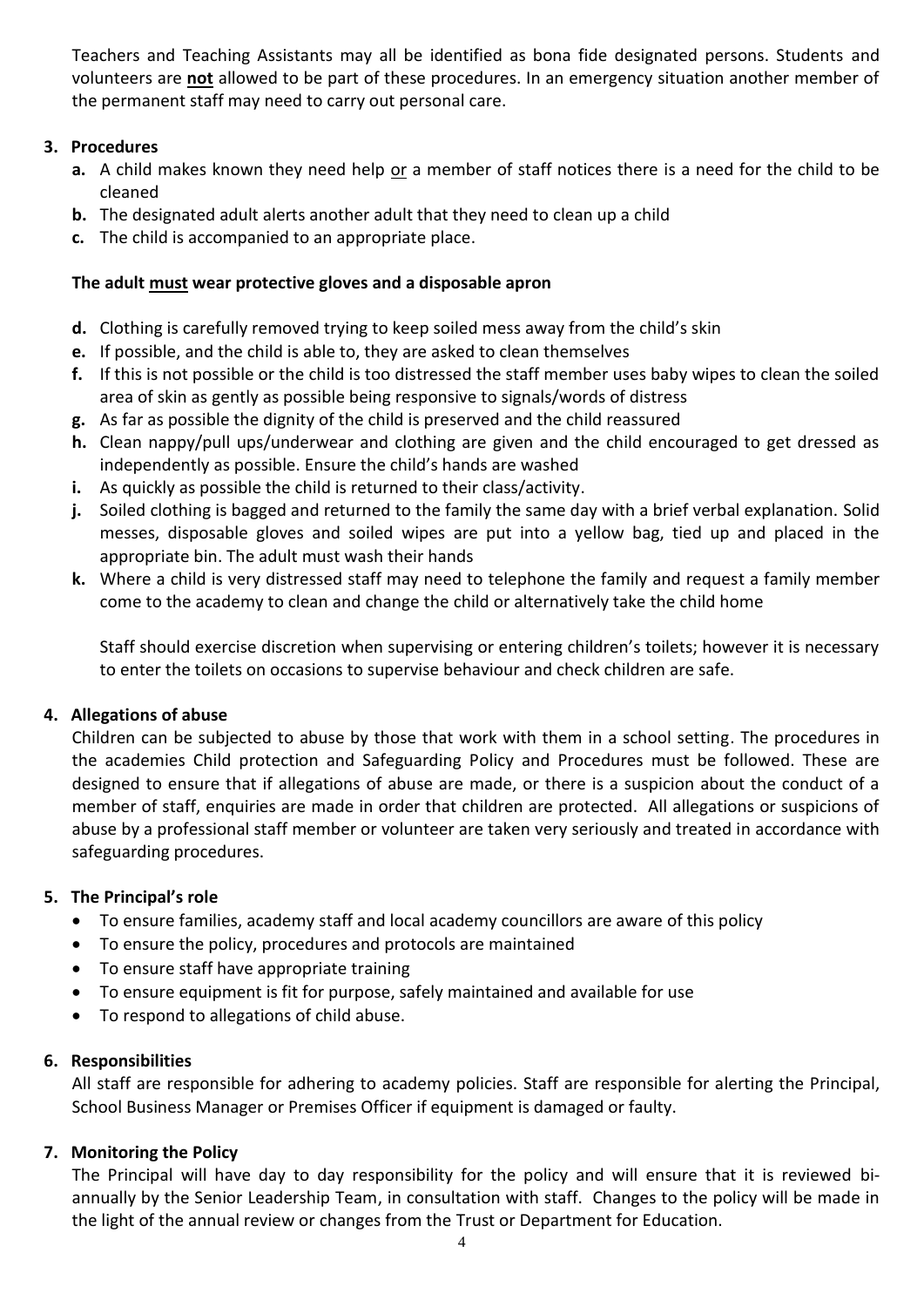



| Intimate/Personal Care Permission – Rowlatts Mead Primary Academy |  |  |  |  |
|-------------------------------------------------------------------|--|--|--|--|
| Pupil's name                                                      |  |  |  |  |
| Date of Birth                                                     |  |  |  |  |
| Parent name, address and contact number                           |  |  |  |  |

| What aspects of intimate care are needed: |  |
|-------------------------------------------|--|
| How often is this required                |  |
| Where will the care take place?           |  |
| Who will provide the care?                |  |
| <b>Additional information</b>             |  |

| Parent/carer name, signature and date | Name:      |
|---------------------------------------|------------|
|                                       | Signature  |
|                                       |            |
|                                       | Date:      |
| Teacher, name, signature and date     | Name:      |
|                                       |            |
|                                       | Signature: |
|                                       | Date:      |
|                                       |            |
| SENCO name, signature and date        | Name:      |
|                                       |            |
|                                       | Signature: |
|                                       |            |
|                                       | Date:      |